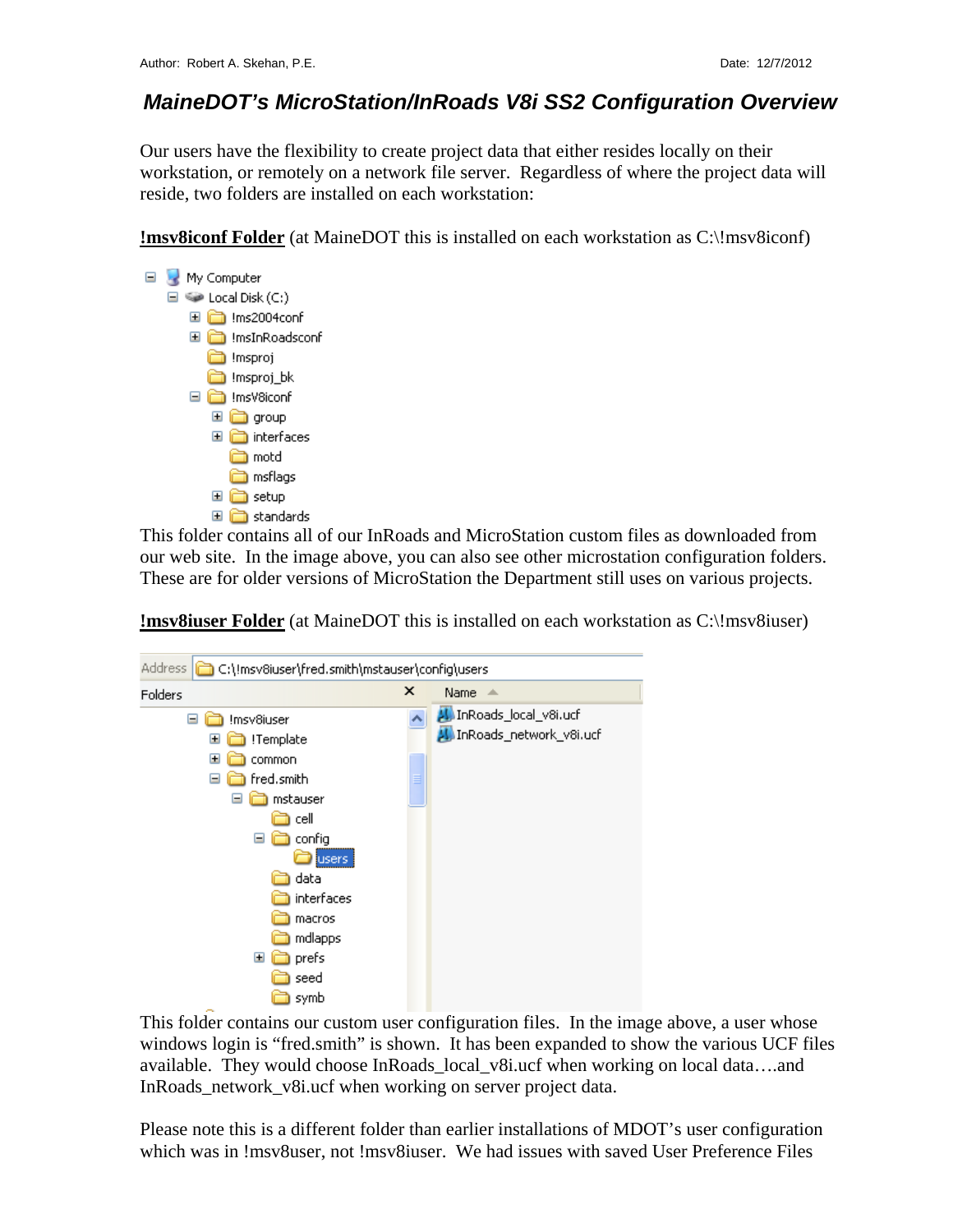The main difference between the two files is the following line:

#------ Set up disk variables to match user's mapping -------#  $PROJDISK1 = Y:$ 

The InRoads\_local\_v8i user configuration file sets this PROJDISK1 variable to C or D drive. More detail on how our project folder structure is set up will be explained later in this document.

```
_USTN_PROJECTSROOT = //oit-teaqasdtiis.mdot.w2k.state.me.us/PCPIN1/msworksp/!msproj/ 
%else
```
This variable is defining the location for a network shared list of project configuration files at a specified location *You can set the \_USTN\_PROJECTSROOT variable to wherever you're storing your project PCF files at your office*. For example:

 $_LUSTN\_PROJECTSROOT = c: /MDOT Projects/$  (or whatever you decide to use)

| #-------------- Assign user's work group --------------------#<br>#-- Valid Groups are BRIDGE, BRMAINT, CONST, ENVIRON, GEOTECH, --#<br>#-- HEARING, HIGHWAY, ROW, SURVEY, TRAFFIC, UTILITIES ------------#<br># Just un-comment the Group you want to use #        |               |  |  |
|---------------------------------------------------------------------------------------------------------------------------------------------------------------------------------------------------------------------------------------------------------------------|---------------|--|--|
| <b>WKGROUP</b>                                                                                                                                                                                                                                                      | $= HIGHWAY$   |  |  |
| #WKGROUP                                                                                                                                                                                                                                                            | $=$ BRIDGE    |  |  |
| #WKGROUP                                                                                                                                                                                                                                                            | $=$ BRMAINT   |  |  |
| #WKGROUP                                                                                                                                                                                                                                                            | $=$ CONST     |  |  |
| #WKGROUP                                                                                                                                                                                                                                                            | $=$ ENVIRON   |  |  |
| #WKGROUP                                                                                                                                                                                                                                                            | $=$ GEOTECH   |  |  |
| #WKGROUP                                                                                                                                                                                                                                                            | $= HEARING$   |  |  |
| #WKGROUP                                                                                                                                                                                                                                                            | $=$ ROW       |  |  |
| #WKGROUP                                                                                                                                                                                                                                                            | $=$ SURVEY    |  |  |
| #WKGROUP                                                                                                                                                                                                                                                            | $=$ TRAFFIC   |  |  |
| #WKGROUP                                                                                                                                                                                                                                                            | $=$ UTILITIES |  |  |
| #-------------- Assign user's Menu Availability --------------------#<br>#-- Valid Groups are BRIDGE, BRMAINT, CONST, ENVIRON, GEOTECH, --#<br>#-- HEARING, HIGHWAY, ROW, SURVEY, TRAFFIC, UTILITIES ------------#<br># Just un-comment the Menus you want to see # |               |  |  |
| <b>HIGHWAY</b>                                                                                                                                                                                                                                                      | $=$ Menu On   |  |  |
| #BRIDGE                                                                                                                                                                                                                                                             | $=$ Menu On   |  |  |
| #BRMAINT                                                                                                                                                                                                                                                            | $=$ Menu On   |  |  |
| #CONST                                                                                                                                                                                                                                                              | $=$ Menu On   |  |  |
| #ENVIRON                                                                                                                                                                                                                                                            | $=$ Menu On   |  |  |
| #GEOTECH                                                                                                                                                                                                                                                            | $=$ Menu On   |  |  |
| #HEARING                                                                                                                                                                                                                                                            | $=$ Menu On   |  |  |
| #ROW                                                                                                                                                                                                                                                                | =Menu On      |  |  |
| #SURVEY                                                                                                                                                                                                                                                             | =Menu On      |  |  |
| #TRAFFIC                                                                                                                                                                                                                                                            | =Menu On      |  |  |
| #UTILITIES                                                                                                                                                                                                                                                          | =Menu On      |  |  |

These two variables assign the user's workgroup and determine which templates and tasks the user is presented in V8i . Work group assignment determines where users will store their data in our project directory structure described later in this document and allows us to assign work group customizations in our workspace.

#### **Project Configuration Files – (PCF Files)**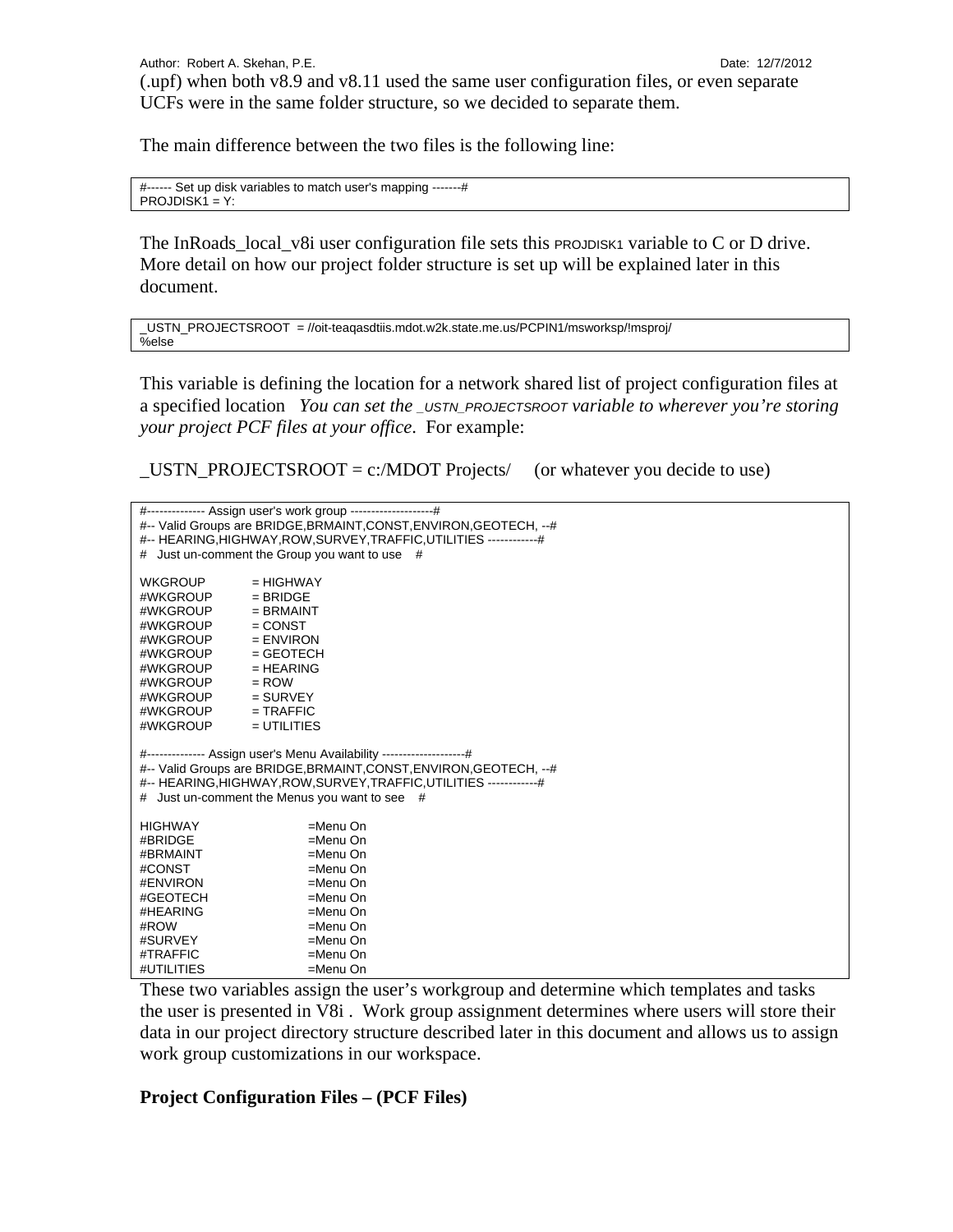Users working on local copies of design files have a duplicate directory of these configuration files installed in the following location typically:  $(C:\langle \text{msproj} \rangle)$ 

## **Project Data Files (DGN, etc.)**

Our users generally work on files that are stored on a network file storage area mapped for them as:

Y:\PIN\

| 16921<br>$=$                       |                                                                |  |
|------------------------------------|----------------------------------------------------------------|--|
| ΟO                                 | This folder is further broken down by project-specific folders |  |
| <b>BRIDGE</b>                      | that contain work group file storage areas:                    |  |
| CONST<br>田                         |                                                                |  |
| CONTRACTS<br>E                     | For a project with PIN number 16921.00the directory            |  |
| <b>ENVIRON</b><br>Ŧ                | would be: $Y:\pi\16921\00\$ with subfolders for each           |  |
| <b>GEOTECH</b><br>⊞                | workgroup as shown in the following illustration:              |  |
| GIS<br>Œ                           |                                                                |  |
| <b>HEARING</b><br>Œ                | Each workgroup has a folder named "MSTA", which is where       |  |
| <b>HIGHWAY</b><br>$\equiv$         | we store our MicroStation drawings and data files.             |  |
| Consultant<br>Œ                    |                                                                |  |
| <b>EI C</b> MSTA<br><b>REPORTS</b> |                                                                |  |
| ⊞ ich mx                           | So for a highway designer, they work in:                       |  |
| InRoadsSTD                         |                                                                |  |
| Maint<br>$\boxplus$                | $Y:\pi\16921\00\h$ ighway\msta                                 |  |
| multimode<br>Œ                     |                                                                |  |
| <b>PROPERTY</b><br>Œ               | Our directory structure done in this way allows us to use      |  |
| ROW.<br>⊞                          | "relative referencing" for all projects and seed files.        |  |
| <b>SURVEY</b><br>E                 |                                                                |  |
| Topo<br>$\pm$                      | There is also an InRoadsSTD folder where our InRoads files     |  |
| TRAFFIC<br>$\pm$                   | are stored.                                                    |  |
| UTILITIES<br>⊞                     |                                                                |  |
|                                    |                                                                |  |

For those working locally, they create their own "PIN Directory" as:

### $C:\pmb{\in}$  or  $D:\pmb{\in}$

## *Adapting Maine DOT's MicroStation customizations to work at your office:*

You need to determine the answers to a few basic questions before you begin editing the configuration files you've downloaded from the Department's web site:

- Where do I want to store my MicroStation Drawings/InRoads Data?
- Where do I want to store my Project Configuration files?
- Where do I want to store MaineDOT's Customizations (i.e workspace)?
- Where do I want to store my User Configuration files?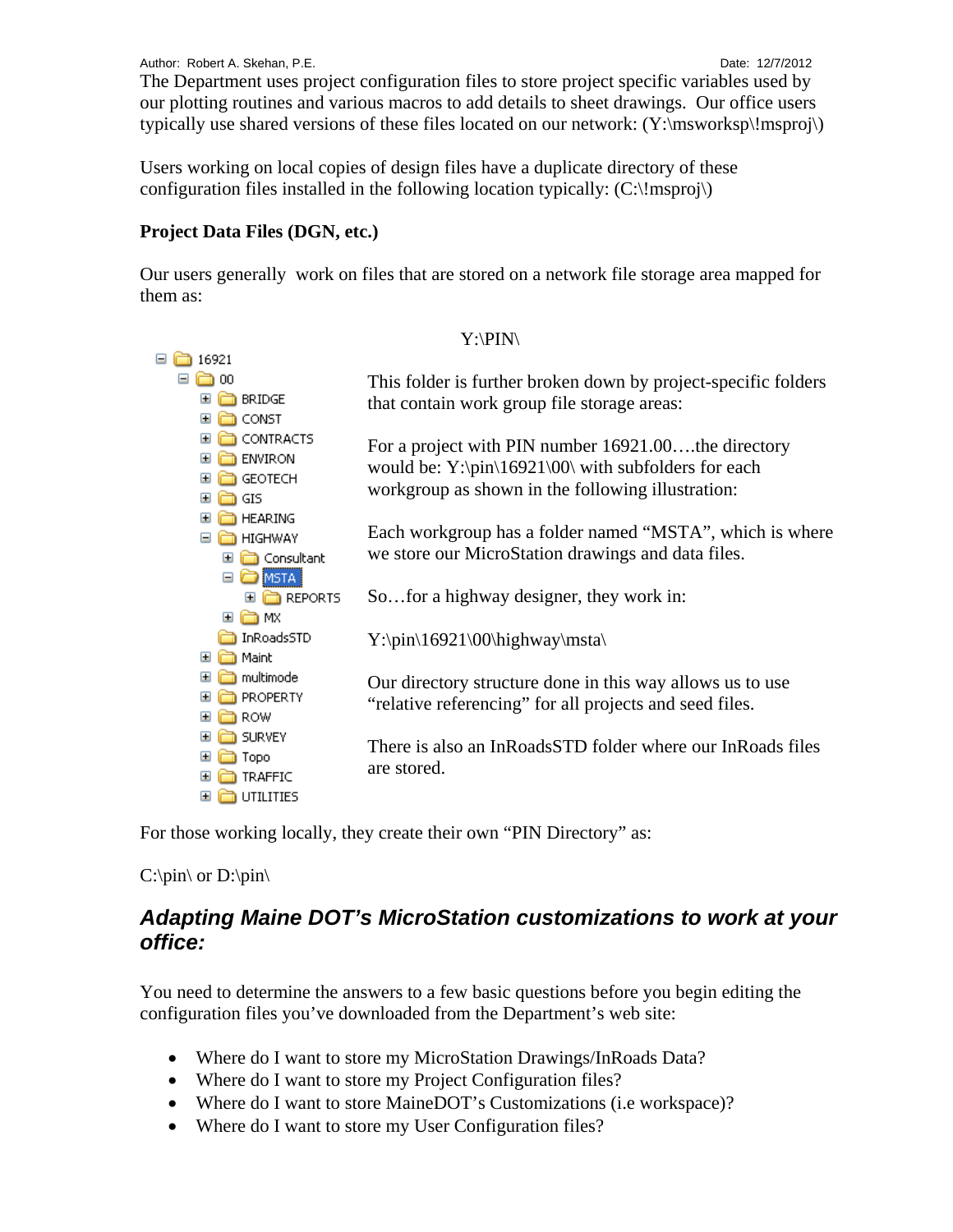Author: Robert A. Skehan, P.E. **Date: 12/7/2012** 

If you have implemented earlier versions of the Department's custom workspace and configuration, you should find our V8i SS2 much the same with a few notable exceptions. We have attempted to simplify our customization of MicroStation V8i and further isolate it from the standard Bentley configuration to make switching configurations for various clients easier for our consultant community. The following section describes our new configuration files:

# *z\_redirectMDOT.cfg*

In previous versions of MicroStation, the Department has modified the core Bentley system file called mslocal. While this worked just fine for our use, it made it difficult for consultants and others who use a variety of different workspaces to switch between them. In V8i we have left the default system files intact and are using z redirectMDOT.cfg to invoke the Maine DOT workspace.

For a windows XP Pro – 32 bit operating system and installation on the machine's "C" drive, this file should be placed in the following directory:

*C:\Program Files\Bentley\MicroStation V8i (SELECTseries)\MicroStation\config\appl\* 

For other operating systems such as Windows 7 (32 or 64 bit), this path may be slightly different:

*C:\Program Files (x86)\Bentley 08.11.07.443\Program\MicroStation\config\appl\* 

#### *Please make note of the path where the default MicroStation configuration is installed as this will be needed as you edit the configuration files.*

A variety of MicroStation variables are defined in this file that point to various directory locations and/or other files that may need to be edited based on your own installation. I'll discuss a few of these below:

```
#----------------------------------------------------------------------------------------- 
# Redirect File to run Maine DOT config with MicroStation V8i Select Series 2
# Steve Rick - March, 2012 
# Bob Skehan – May 2012 
#----------------------------------------------------------------------------------------- 
%if exist (D:/Program Files/Bentley/MicroStation V8i (SELECTseries)/MicroStation/config/mslocal.cfg) 
MSDIR=D:/Program Files/Bentley/MicroStation V8i (SELECTseries)/MicroStation/ 
%endif 
#----------------------------------------------------------------------------------------- 
# A C: installation will take priority over a D: installation 
#----------------------------------------------------------------------------------------- 
%if exist (C:/Program Files/Bentley/MicroStation V8i (SELECTseries)/MicroStation/config/mslocal.cfg) 
MSDIR = C:/Program Files/Bentley/MicroStation V8i (SELECTseries)/MicroStation/ 
%endif
```
Sets the MSDIR path variable. You will need to edit this path to suit your MicroStation installation directory.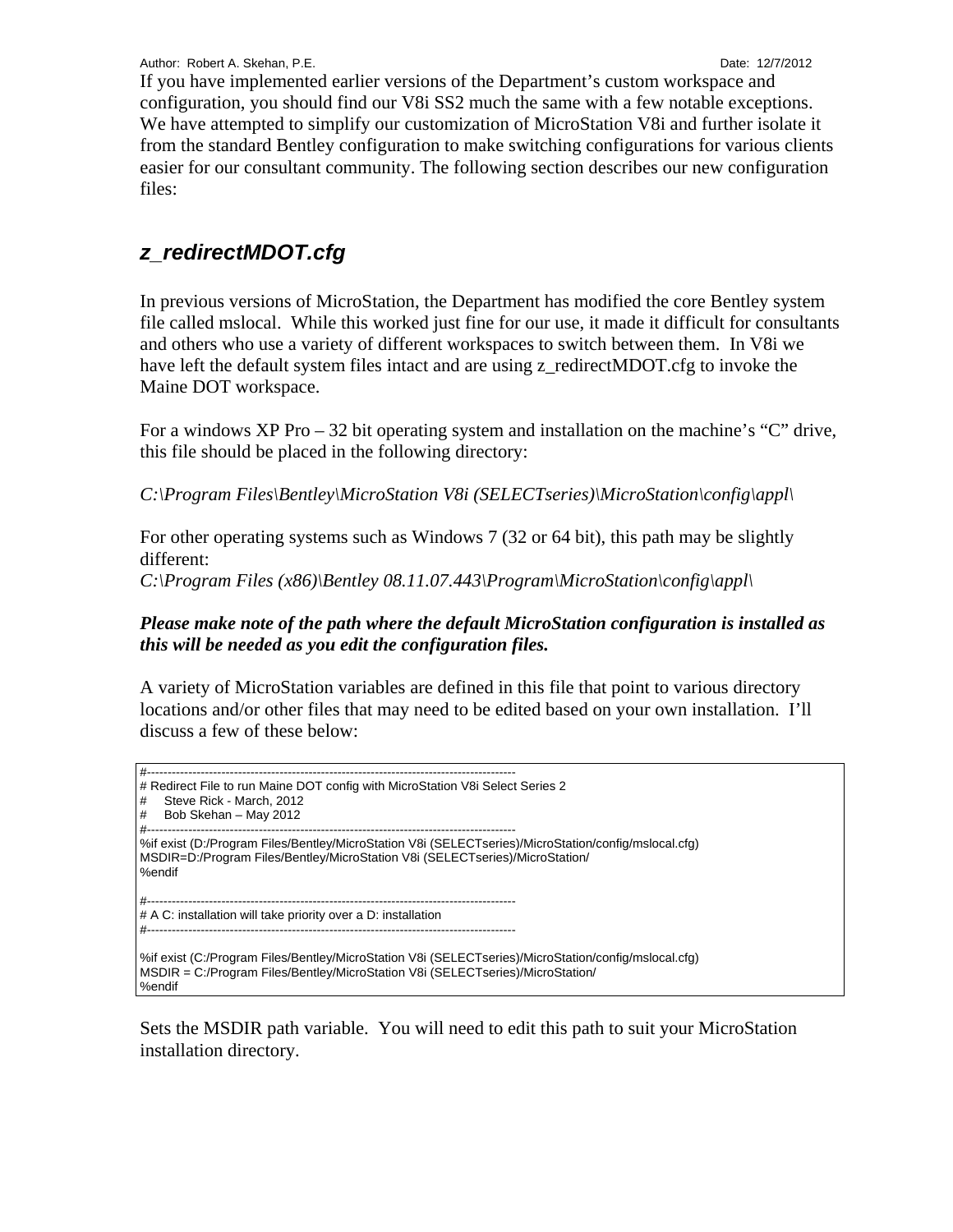| # Check for Flags - switch to local MDOT workspace if appropriate<br># Active flags are now in the \!msv8iconf\ folder.<br># Note that support for running from the W: drive is no longer provided.<br>-------------------------------<br>#-- |                                                |  |  |  |
|-----------------------------------------------------------------------------------------------------------------------------------------------------------------------------------------------------------------------------------------------|------------------------------------------------|--|--|--|
| %if exist (d:/!msv8iconf/msflag.runlocal)<br>USTN WORKSPACEROOT<br>Standards<br>%endif                                                                                                                                                        | $= d$ :/!msv8iconf/<br>$= d$ :/!ms $V8$ iconf/ |  |  |  |
| %if exists (c:/!msv8iconf/msflag.runlocal)<br>USTN WORKSPACEROOT<br>Standards<br>%endif                                                                                                                                                       | $= c$ :/!msv8iconf/<br>$= c$ :/!ms $V8$ iconf/ |  |  |  |

This section basically checks your C and D drives looking for MaineDOT's customization directory by checking for a file called msflag.runlocal. It sets variables containing the location of our custom workspace/standards directory used by other configuration files and the program itself. The flag file is simply an empty text file with a specific name.

## *!initialize.cfg*

MaineDOT's workspace has one other configuration file that should be looked at and possibly modified for use at your office. It can be found here:

#### *C:\!msv8iconf\standards\config\standards\!initialize.cfg*

This configuration file will set a variety of additional variables specific to identifying the user, menus, and other workspace settings that make up the bulk of our customization.

```
#----------------------------------------------------------------------------------------- 
#Test to see if logged in user has a user folder. If not, they are logged in as "common". 
#----------------------------------------------------------------------------------------- 
# Temporary definition of USERPATH 
USERPATH = ${parentdevdir {_USTN_WORKSPACEROOT}}!msv8user/$(USERNAME)/mstauser/ 
%if !exists ($(USERPATH)CONFIG/USERS/normal.ucf) 
  WIN_USERNAME = common
%else 
   WIN_USERNAME = $(USERNAME) 
%endif 
USTN USER = ${parentdevdir
{_USTN_WORKSPACEROOT}}!msv8user/$(WIN_USERNAME)/MSTAUSER/CONFIG/USERS/ 
_USTN_USERNAME = InRoads_Network_v8i
```
The Department sets up user folders as described earlier in this document. The name of these folders is set up to mimic the Windows User ID. The code shown above compares the user that is currently logged in to the available user folders. If one isn't found, it uses a user folder named "common". It then sets variables to identify where this user folder resides. The user configuration files stored in this folder were discussed at the beginning of this document. The last line shown above is the user that shows up by default in MicroStation

Manager when you launch MicroStation. In this case it's "InRoads\_Network\_v8i" and will read the InRoads\_Network\_v8i.ucf file.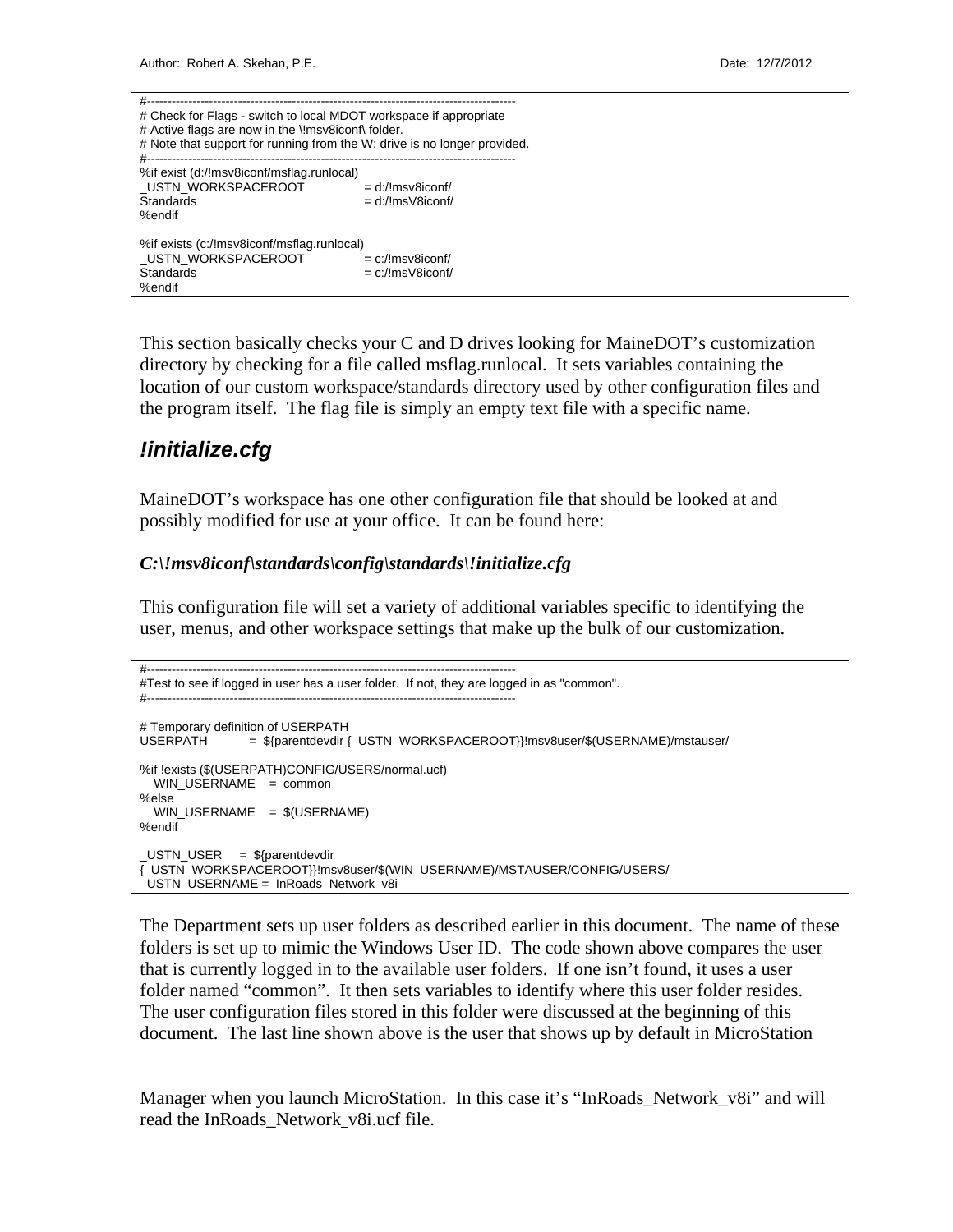# *Local InRoads Application.cfg*

This file contains the following line:

Load\_InRoads\_SS2=1

This line of code has been added to enable access to the InRoads application from within MicroStation's Applications menu:



The Department will not be providing separate desktop shortcuts for InRoads and MicroStation in SELECT Series 2. All users will launch MicroStation from the default icon, and launch InRoads on an as-needed basis through their menu.

In order for the Applications menu item to appear as shown above, thie Local InRoads Application.cfg file must be copied to the following location for Windows XP Pro:

#### *c:\Program Files\Bentley\MicroStation V8i (SELECTseries)\MicroStation\config\system\*

Other operating systems such as Windows 7 may require you to copy this to a slightly different path. The key is to place this file in your MicroStation's "config\system" folder.

## *Additional Steps for Maine DOT's InRoads setup*

#### *InRoads Survey*

- Survey-Variables\_ver8-11.reg Registry edit file to enable the Survey Variable Manager settings for V8i
- SurveyCheckShots.xsl Style Sheet that needs to be put in the C:\Program Files\Bentley\InRoads Group V8.11\XML Data\en\Survey folder
- CxxxxxTRA.tew, TDS.TEW, TDS.TIW, Traverse.tew, and Traverse.tiw Survey Import and Export files that needs to be put in the C:\Program Files (x86)\Bentley\InRoads Group V8.11\data folder

#### *All InRoads Designers*

- mdot\_US\_V8i.xin InRoads Preference File for V8i
- template V8i.itl Template Library File for V8i